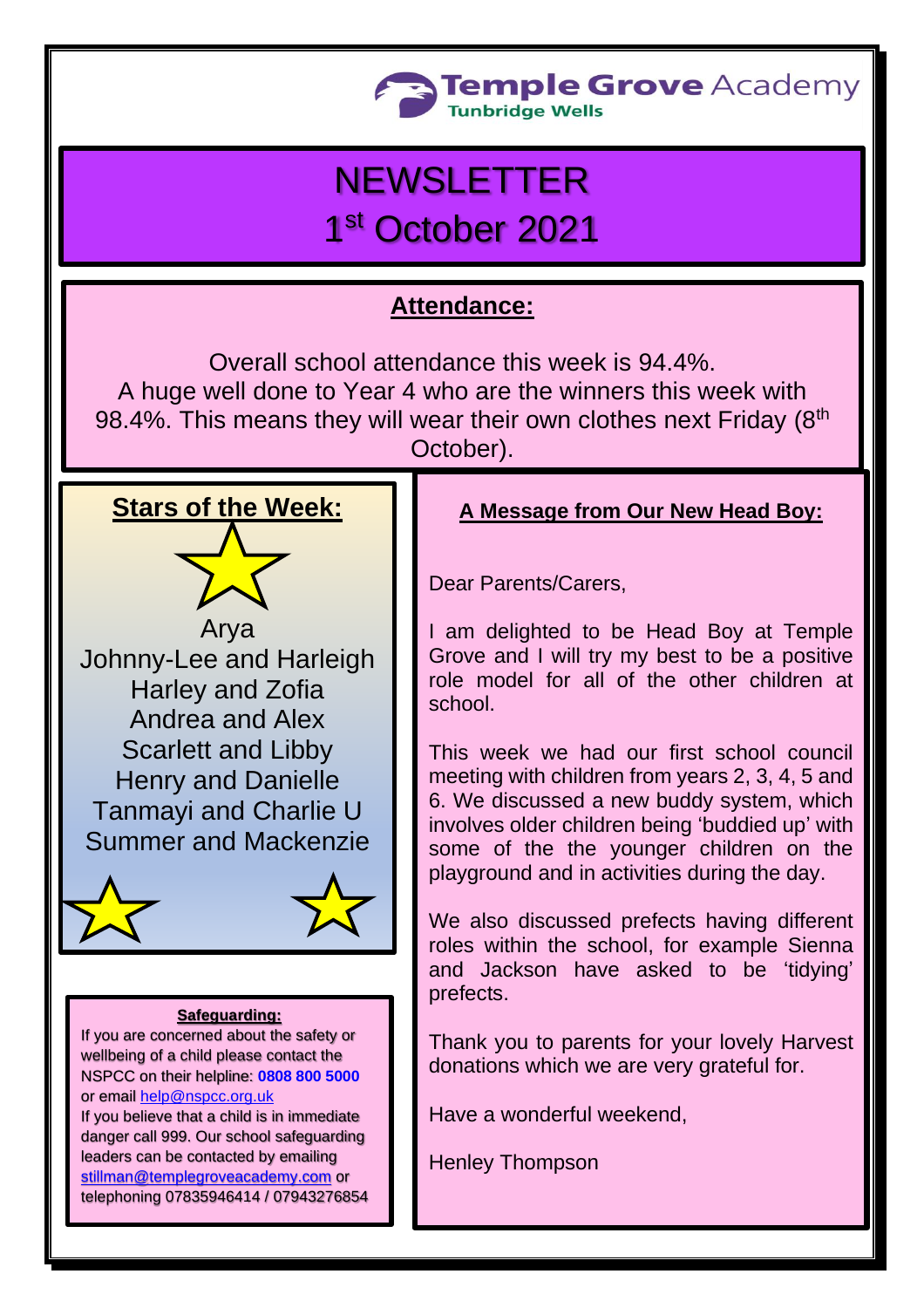

#### Drop in for parents and carers of children/young people with Autistic Spectrum Condition



(Your child/young person does not need to have a diagnosis)

These sessions will enable you to

- meet professionals who may be able to support you and your child. These may include a Specialist Teacher, a representative from the Kent Autistic Trust, a representative from IASK (Information, Advice and Support Kent), Early Help, Space 2 Be Me and other local organisations;
- ask questions and learn more about the support and information you can access through a range of services and recommended reading;
- consider your next steps;
- refreshments will be available.

| <b>Town sessions</b>                                       | <b>Rural sessions</b>                            |
|------------------------------------------------------------|--------------------------------------------------|
| Held at Sunrise Children's Centre, London Road,            | Held at Sunshine Room, Cranbrook Primary School, |
| Southborough TN4 0RJ (please wear face covering in centre) | Carriers Road, Cranbrook TN17 3JZ                |
| Tuesday 21 September 2021 - 1.00pm to 3.00pm               | Monday 15 November 2021 - 1.00pm to 3.00pm       |
| Tuesday 11 January 2022 - 1.00pm to 3.00pm                 | Monday 21 March 2022 - 1.00pm to 3.00pm          |
| Tuesday 3 May 2022 $-$ 1.00pm to 3.00pm                    | Monday 27 June 2022 – 1.00pm to 3.00pm           |

Please call Julie Goodfellow 01892 502466 or email Julie.goodfellow@stlsoutreach.org.uk if you have any queries



## **Forest School:**

**Next week:** Tuesday 5<sup>th</sup> October - Year 6 Class Wednesday 6th October - Year 4 Class